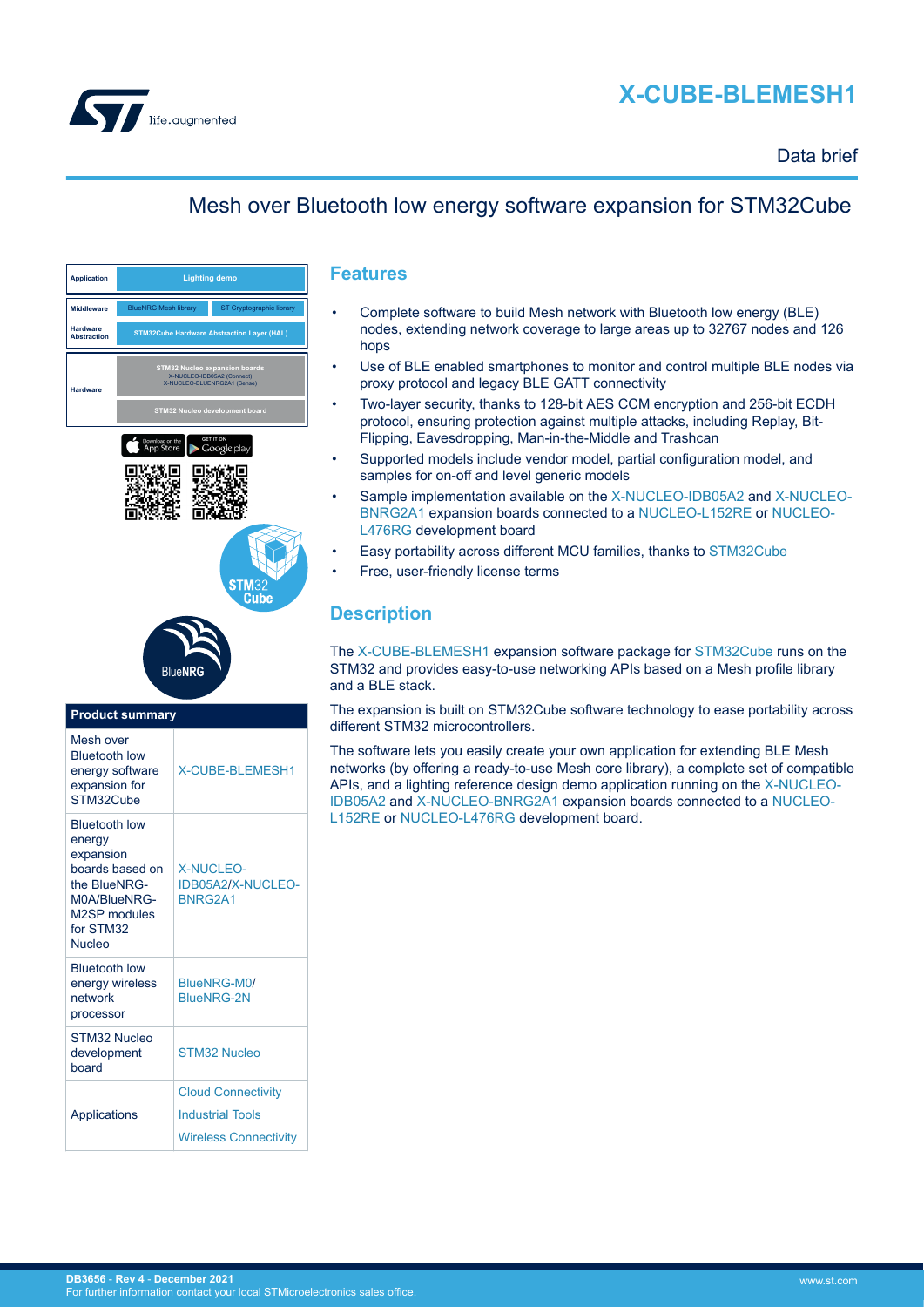## **1 Detailed description**

## **1.1 What is STM32Cube?**

[STM32Cube](https://www.st.com/stm32cube) is a combination of a full set of PC software tools and embedded software blocks running on STM32 microcontrollers and microprocessors:

- [STM32CubeMX](https://www.st.com/STM32CubeMX) configuration tool for any STM32 device; it generates initialization C code for Cortex-M cores and the Linux device tree source for Cortex-A cores
- [STM32CubeIDE](https://www.st.com/stm32cubeide) integrated development environment based on open-source solutions like Eclipse or the GNU C/C++ toolchain, including compilation reporting features and advanced debug features
- [STM32CubeProgrammer](https://www.st.com/stm32cubeprog) programming tool that provides an easy-to-use and efficient environment for reading, writing and verifying devices and external memories via a wide variety of available communication media (JTAG, SWD, UART, USB DFU, I2C, SPI, CAN, etc.)
- STM32CubeMonitor family of tools [\(STM32CubeMonRF](https://www.st.com/stm32cubemonrf), [STM32CubeMonUCPD,](https://www.st.com/stm32cubemonucpd) [STM32CubeMonPwr](https://www.st.com/stm32cubemonpwr)) to help developers customize their applications in real-time
- [STM32Cube MCU and MPU packages](https://www.st.com/en/embedded-software/stm32cube-mcu-mpu-packages.html) specific to each STM32 series with drivers (HAL, low-layer, etc.), middleware, and lots of example code used in a wide variety of real-world use cases
- [STM32Cube expansion packages](https://www.st.com/en/embedded-software/stm32cube-expansion-packages.html) for application-oriented solutions.

## **1.2 How does this software complement STM32Cube?**

This software is based on the STM32CubeHAL hardware abstraction layer for the STM32 microcontroller. The package extends [STM32Cube](https://www.st.com/stm32cube) by providing a board support package (BSP) for the [X-NUCLEO-IDB05A2](https://www.st.com/en/product/x-nucleo-idb05a2?ecmp=tt9470_gl_link_feb2019&rt=db&id=DB3656) and [X-NUCLEO-BNRG2A1](https://www.st.com/en/product/x-nucleo-bnrg2a1?ecmp=tt9470_gl_link_feb2019&rt=db&id=DB3656) expansion boards, and the middleware Bluetooth Mesh library.

The drivers abstract low-level details of the hardware and allow the middleware components and applications to access data in a hardware-independent fashion.

The package also includes a sample lighting application that the developer can use to start experimenting with the Mesh library code. To this aim, mobile apps for Android and iOS are available on the respective stores letting you provision, unprovision, create groups and control nodes in the Mesh network using your own BLE enabled smartphone.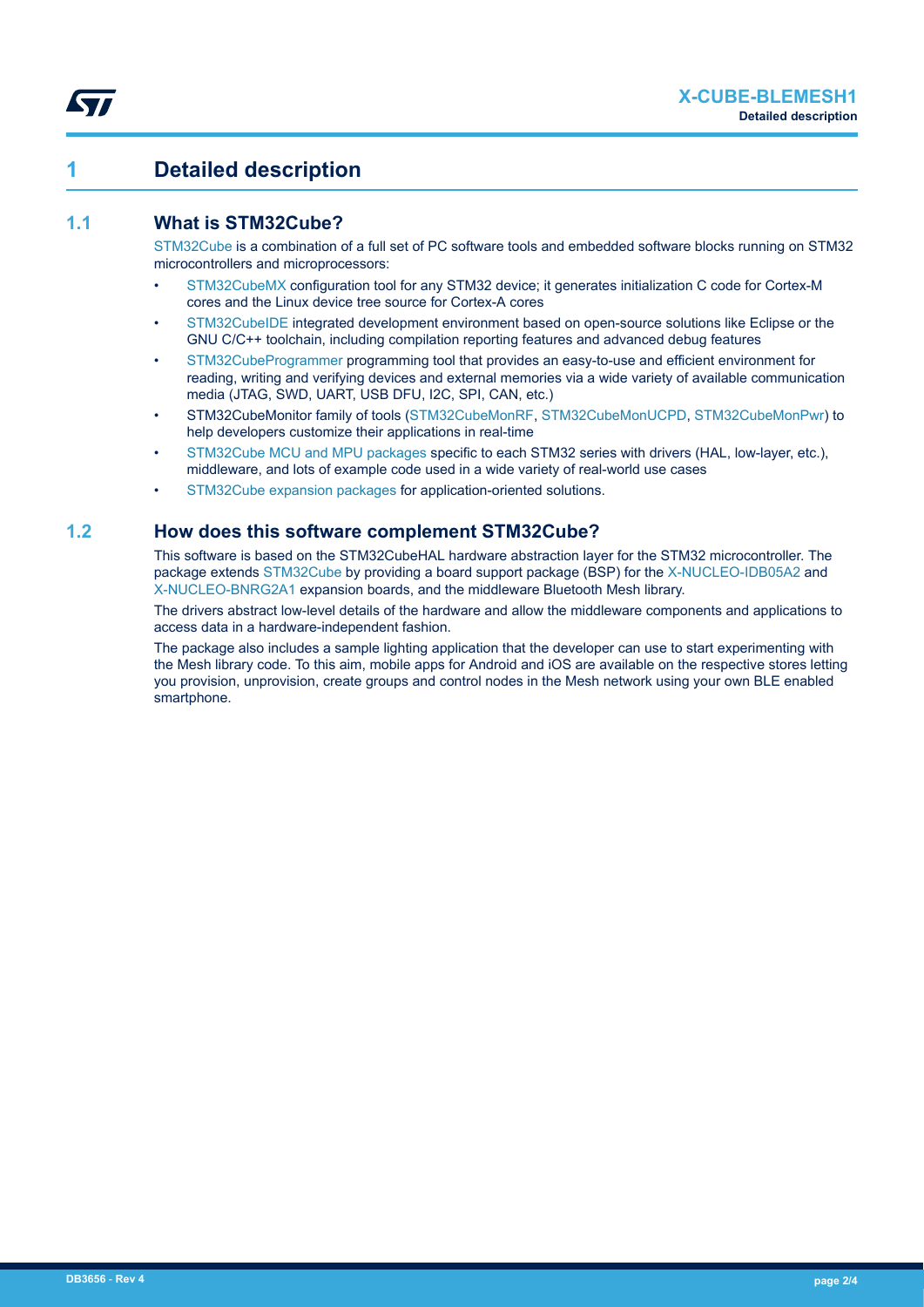# **Revision history**

### **Table 1. Document revision history**

| <b>Date</b> | Version | <b>Changes</b>                                                                                           |
|-------------|---------|----------------------------------------------------------------------------------------------------------|
| 20-Jun-2018 |         | Initial release.                                                                                         |
| 09-Apr-2020 | 2       | Added X-NUCLEO-BNRG2A1 expansion board and NUCLEO-F303RE development board<br>compatibility information. |
| 02-Nov-2020 | 3       | Updated cover page image and product summary table.<br>Added references to X-NUCLEO-IDB05A2.             |
| 09-Dec-2021 | 4       | Removed support for the NUCLEO-F303RE development board.<br>Added BlueNRG-M0 compatibility information.  |